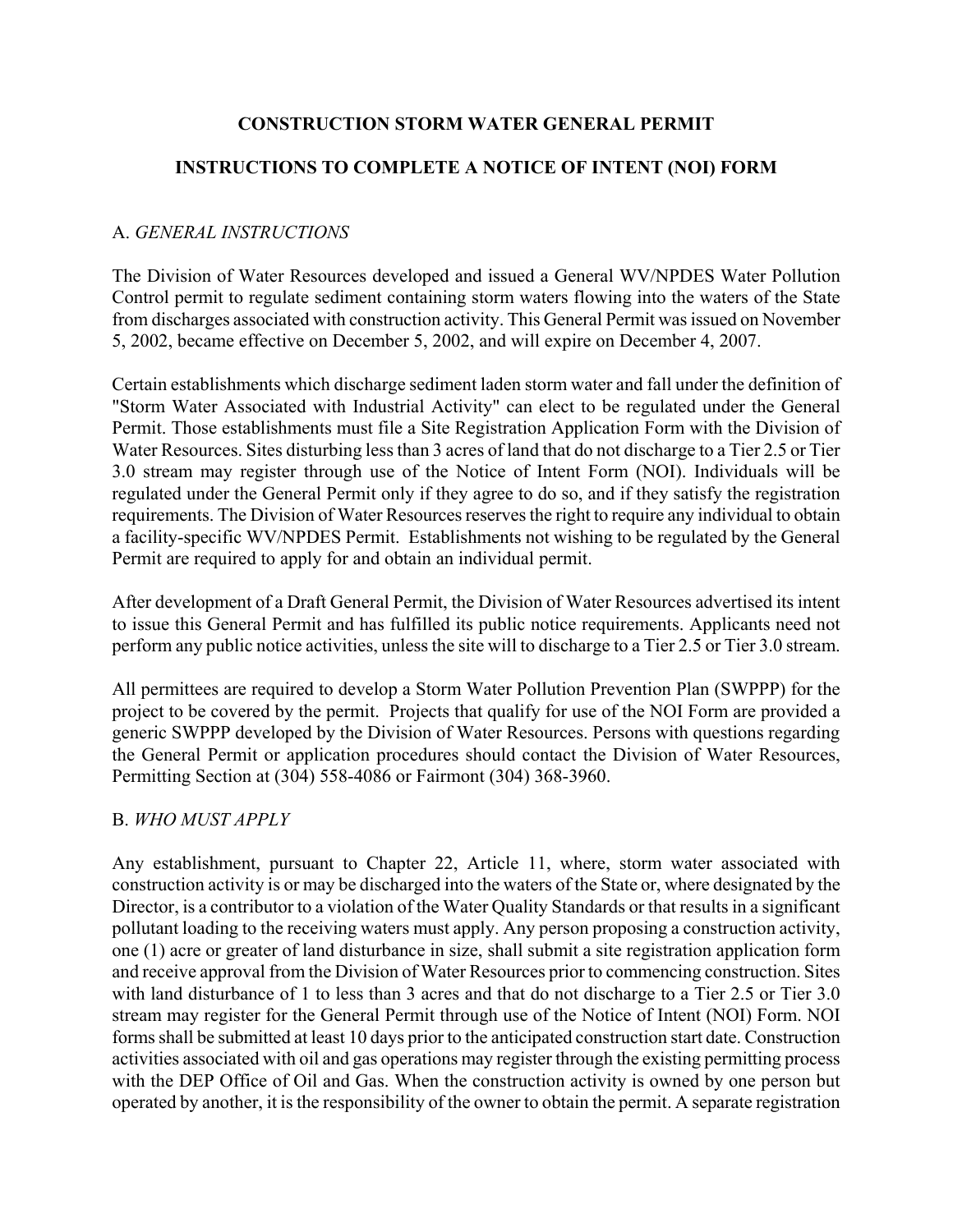application form is to be submitted for each construction activity.

## C. *WHERE TO FILE*

**1. Two (2) copies** of the NOI Form and **one copy** of any attached information and fee shall be mailed to the following office:

> Division of Water Resources Permitting Section 1201 Greenbrier Street Charleston, WV 25311-1088

#### **For construction activities associated with oil and gas operations contact:**

WV DEP Office of Oil and Gas 1356 Hansford Steet Charleston, WV 25301 Telephone number 304-558-6075

Pursuant to an Emergency Rule filed by DEP and approved by the Secretary of State effective October 11, 2002, the application fee for construction projects disturbing between 1 to less than 3 acres in size is **\$300.00**. The Emergency Rule will be in effect pending action by the Legislature on a proposed rule amendment that would establish that fee in the legislative rules of the Department of Environmental Protection, Title 47, Series 26, Water Pollution Control permit fee schedule. You may obtain a copy of the referenced rules from the Secretary of State's Office, State Capitol Building, Charleston, WV 25305.

Your check or money order for the application fee must be made payable to the West Virginia Department of Environmental Protection.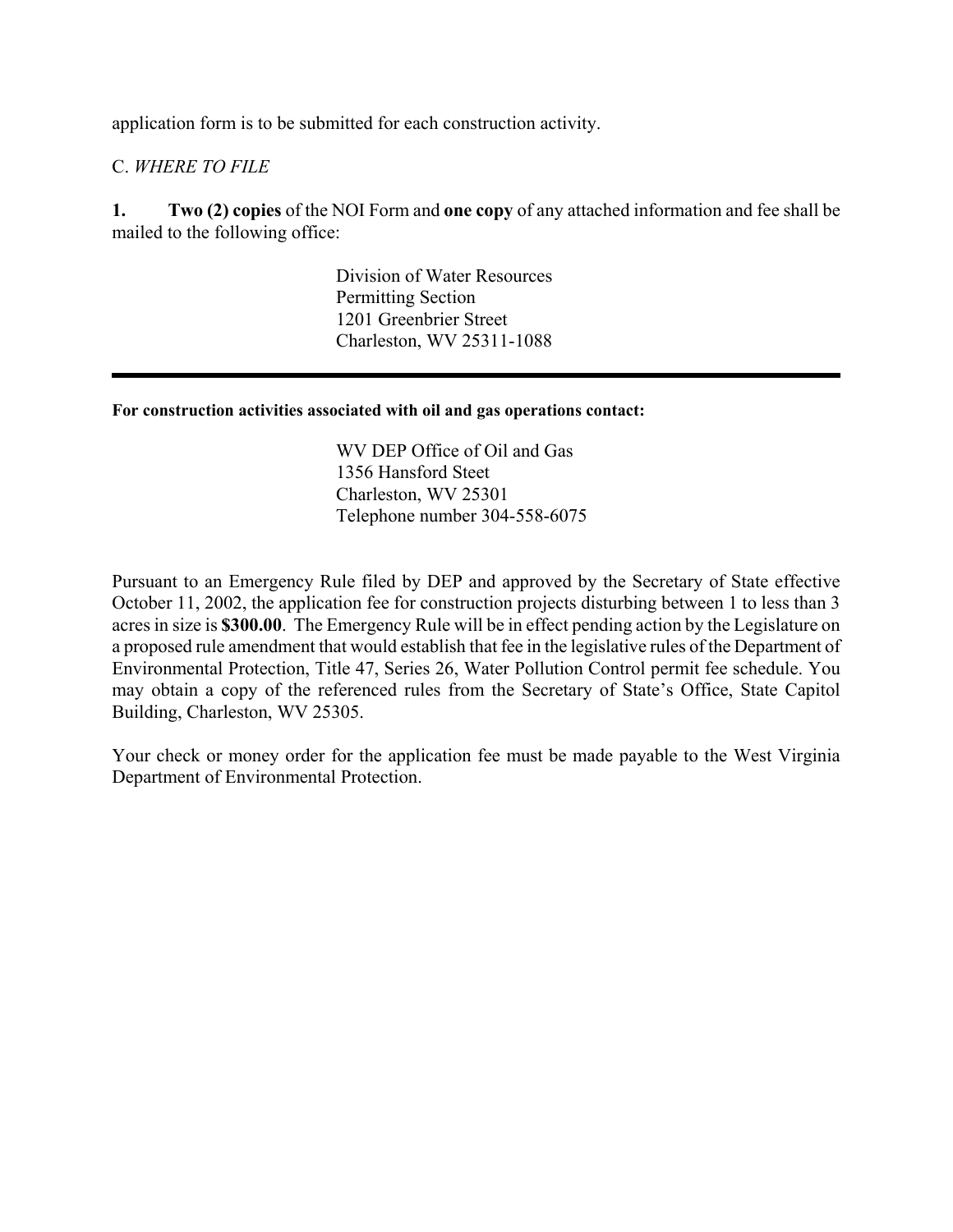## **LINE BY LINE INSTRUCTIONS FOR COMPLETING THE SITE REGISTRATION APPLICATION FORM**

#### 1. *PROJECT NAME*

The project name is the official name such as "River City Parking Garage Site Preparation Project", "Jones' House Site Preparation".

#### 2. *APPLICANT'S NAME*

The individual, corporation, company or governmental entity (owner) with day to day oversight of the project and who is supplying the capital to finance the project. The owner is responsible for obtaining and complying with the permit.

*ADDRESS* -- The address of the APPLICANT AND COMPANY TITLE (if applicable).

*TELEPHONE* -- The number where the APPLICANT can be reached. This person should be familiar with project, if not, give name of a knowledgeable person.

### 3. *OPERATOR OR CONTRACTOR*

The person/firm that will be doing the earthmoving and also has day to day control over operations. The operator can be the same as the applicant, but often the contractor is a different entity. If the contractor is unknown at time of application, the applicant is required to provide this information after awarding the contract.

### 4. *TOTAL ACREAGE TO BE DISTURBED*

Include ALL areas (offsite borrow areas, offsite waste sites, access roads, house sites, utility installation and all other earth disturbances related to the central project) that will be disturbed during the life of the project. For subdivisions use a minimum of 1/4 acre per lot, unless the lots are less than 1/4 then assume the entire lot will be disturbed.

### 5. *LATITUDE -- LONGITUDE*

Locate accurately the center of the construction site on a United States Geologic Survey 7.5 minute topographic map. For precision, latitude and longitude should be given to the nearest seconds. (Example: latitude 38 57' 30", longitude 78 48' 45"). The local Natural Resources Conservation Service or Conservation District Office may help if needed.

### 6. *NEAREST TOWN* self explanatory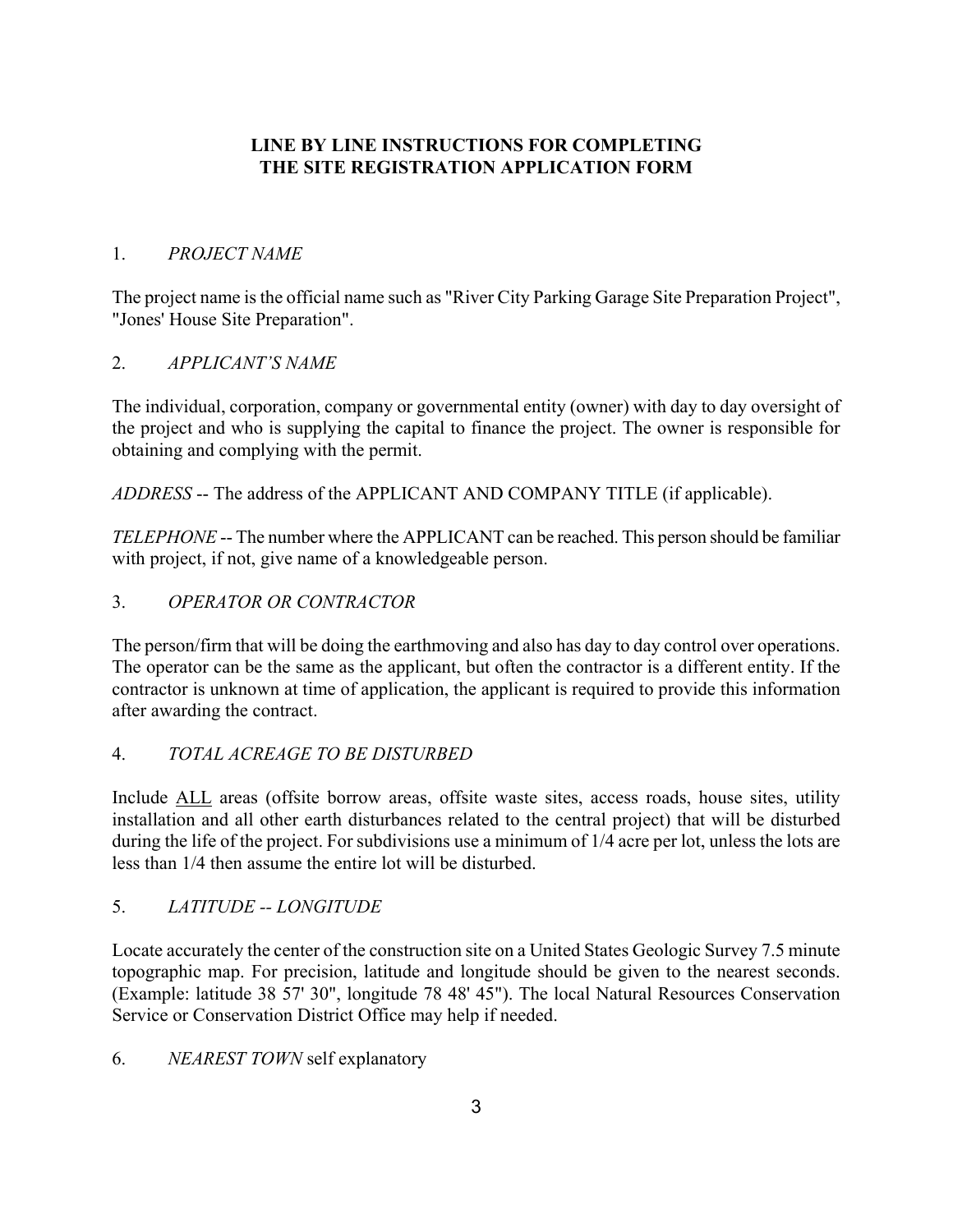#### *COUNTY* self explanatory

*COUNTY ROUTE* The official Division of Highways (DOH) designation. May be found on a road sign at the nearest intersection, on the DOH county road map, or check with county maintenance garage.

#### 7. *RECEIVING STREAM*

Provide the official name from a USGS topographic map of all streams that will receive a storm water discharge. If the discharge is not into a named stream, report the stream as an unnamed tributary of the first named stream that it flows into. (Example: Unnamed tributary (UT) of Laurel Run or UT of Laurel Run of the Pecos River). Determine the Tier designation of the receiving stream. As of the date of General Permit issuance, the Tier 2.5 stream listing had not been finalized pending response to public comments and legislative approval. When a list is finalized, a copy of the list will be provided with the application materials. **If the stream is listed as a Tier 2.5 or Tier 3.0 stream, the NOI form registration application may not be used.** 

In urban areas the discharge may be to a municipal storm sewer. Identify the operator of the storm sewer system, such as "River City" and the ultimate receiving water, i.e. the Flowing River.

### 8. *STATEMENT OF RIGHT-TO-ENTER (if applicable)*

The state cannot authorize through the issuance of this permit to discharge onto another persons property. If the discharge point is not directly into a stream the applicant must make a statement that they have permission from the adjacent property owner(s) to discharge storm waters onto that property prior to entering a stream. This permission must be through a legal and binding agreement with the adjacent property owner(s), including the Department of Transportation, Division of Highways. Permission must be in the form of recorded deeds, right-of-ways, leases, options, real estate contracts or easements.

The minimum size stream for the purposes of this section will be a dot-dashed blue line stream on a USGS topographic map (1:24,000 scale-7.5 minute quadrangle). The applicant must notify and obtain a right-to-enter or right-of-way from all property owners between the discharge point(s) from the site to the nearest blue line stream.

Attach a statement identifying the source of your right-to-enter in and upon the real property between the receiving stream and the discharge point to install, construct or discharge the proposed point source.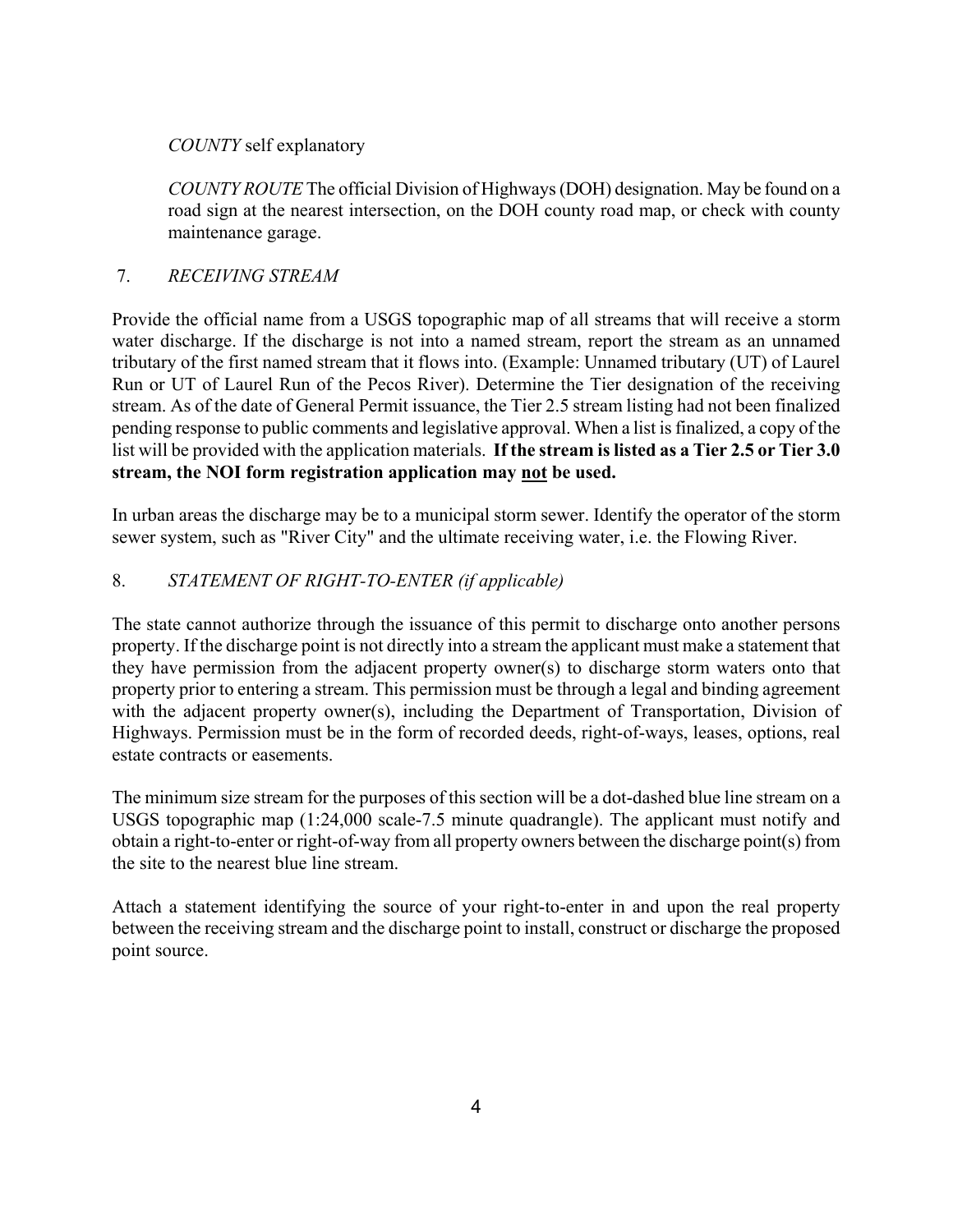## 9. *BRIEF DESCRIPTION OF THE PROJECT*

Provide a description of the nature of the construction activity. Furnish an estimate of the cubic yards of material to be excavated if applicable. Include an estimate of excess excavation, if any, and the amount of any possible borrow. Off-site waste and borrow sites are considered part of the permitted site.

# 10. *PROPOSED CONSTRUCTION SCHEDULE*

Provide an estimated startup date, completion date (or contract duration) and a relative time line of the primary construction activities. These major activities include clearing, grubbing, rough site grade, final grade, temporary and permanent sediment control practices, seeding and mulching, building footers, etc.

# 11. *CERTIFICATION OF COMPLIANCE WITH APPLICABLE LOCAL LAWS*

Several counties and municipalities in the state have subdivision and storm water management laws or regulations that must be followed in order to be in compliance with this general permit. The application for this permit does not relieve the applicant from his or her duty to obtain the proper permits required by these local or other state jurisdictions. Certification of Compliance must be attached to this application. This can be in the form of a copy of the local permit, a letter stating that local permitting authorities have been contacted or a letter from the authorities stating that no permits are required or that the permitting process has been initiated. Failure to comply with this provision may delay the permit or cause it to be denied.

# 12. *USGS TOPOGRAPHIC MAP*

A copy of the part of the topographic map where the site is located must accompany the permit application. The minimum information required on each map will be the name of the map, the boundary of the site, a north arrow and the location of the storm water discharge point(s). (See Number 6). Assistance in locating sites on a topographic map may be obtained from the local Conservation District.

### 13. *GROUNDWATER PROTECTION PLAN*

All establishments holding an NPDES permit are required to have and implement a Groundwater Protection Plan (GPP). See the enclosed Generic Groundwater Protection Plan for Construction. The contractor can fill out these forms. Assistance with GPP's is available from the DWR Groundwater Section at (304) 558-2108.

# 14. *STORM WATER POLLUTION PREVENTION PLAN (SWPPP)*

To simplify compliance with this provision, sites with less than 3 acres of disturbance may utilize a generic storm water pollution prevention plan developed by DWR (See Generic SWPPP attachment). The plans describe minimum best management practice (bmp) strategies to address erosion and sediment control on typical construction sites. Please carefully review the Generic SWPPP attachment and determine which practices you will need to follow during site construction. If you propose to follow another bmp guidance document or manual, or develop a plan specific to your site, please note the source (manual or document) or